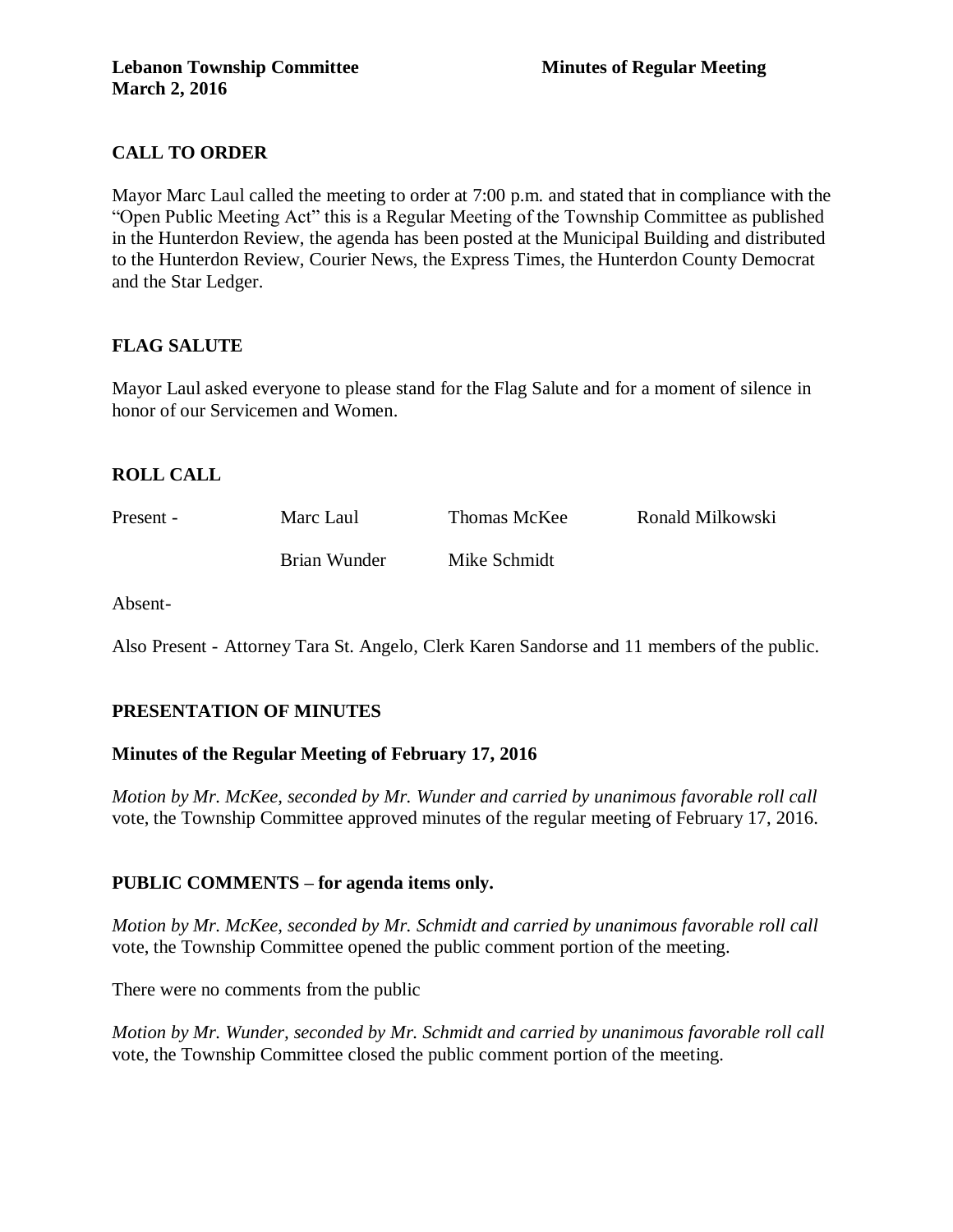LTCM 03/02/2016 Page 2 of 10

### **ORDINANCES**

### **Ordinance No. 2016-03**

## **Public Hearing**

*Motion by Mr. Wunder, seconded by Mr. Schmidt and carried by unanimous favorable roll call*  vote, the public hearing for Ordinance No. 2016-03 was opened.

There were no comments from the public.

*Motion by Mr. Wunder, seconded by Mr. Schmidt and carried by unanimous favorable roll call*  vote, the public hearing for Ordinance No. 2016-03 was closed.

Mr. Schmidt stated that in the ordinance, under "Limit on Number and Duration of Coin Toss; Hours of Operation" he feels that the language should include that in the event of inclement weather; rain, high winds or lightening, the Coin Toss must cease immediately. Mr. Schmidt also suggested that it should be added that in the event of an accident or incident, the Coin Toss must be terminated immediately.

Mr. Schmidt stated that under "The Following Conditions Shall Be Placed", Item B; it states that "Solicitation may not stop or impede vehicular traffic". Mr. Schmidt noted that it also states that "Traffic must be stopped before solicitation can begin and cease when traffic resumes movement". Mr. Schmidt asked Attorney St. Angelo how this could practically take place as the collection is supposed to take place at a stop sign. He is unsure how the process would work for people who are only at the stop sign for a very short period of time. Attorney St. Angelo stated that the language needs to be altered somewhat. The intent is that the Coin Toss will not substantially interrupt the flow of traffic; however, traffic will be stopped safely to insure that those who are conducting the Coin Toss are in no danger.

Mr. Milkowski stated that generally the vehicles pull off to the side of the road in a wide area to make their contribution. The Toss is usually held at an intersection and people pull of the road before it.

The Committee agreed that Mr. Schmidt's comments should be included in the ordinance. Attorney St. Angelo will make suggested amendments to the ordinance and a copy will be sent to the Fire Department for their comments.

*Motion by Mr. Milkowski, seconded by Mr. Schmidt and carried by favorable roll call vote, the* Township Committee held the Public Hearing for Ordinance No. 2016-03 to the March 16, 2016 meeting. AYES: Schmidt, Laul, McKee, Milkowski NAYS: Wunder

TOWNSHIP OF LEBANON HUNTERDON COUNTY, NEW JERSEY ORDINANCE NO. 2016-03 AN ORDINANCE AMENDING CHAPTER 274 OF THE CODE OF THE TOWNSHIP OF LEBANON REGARDING PEDDLING AND SOLICITING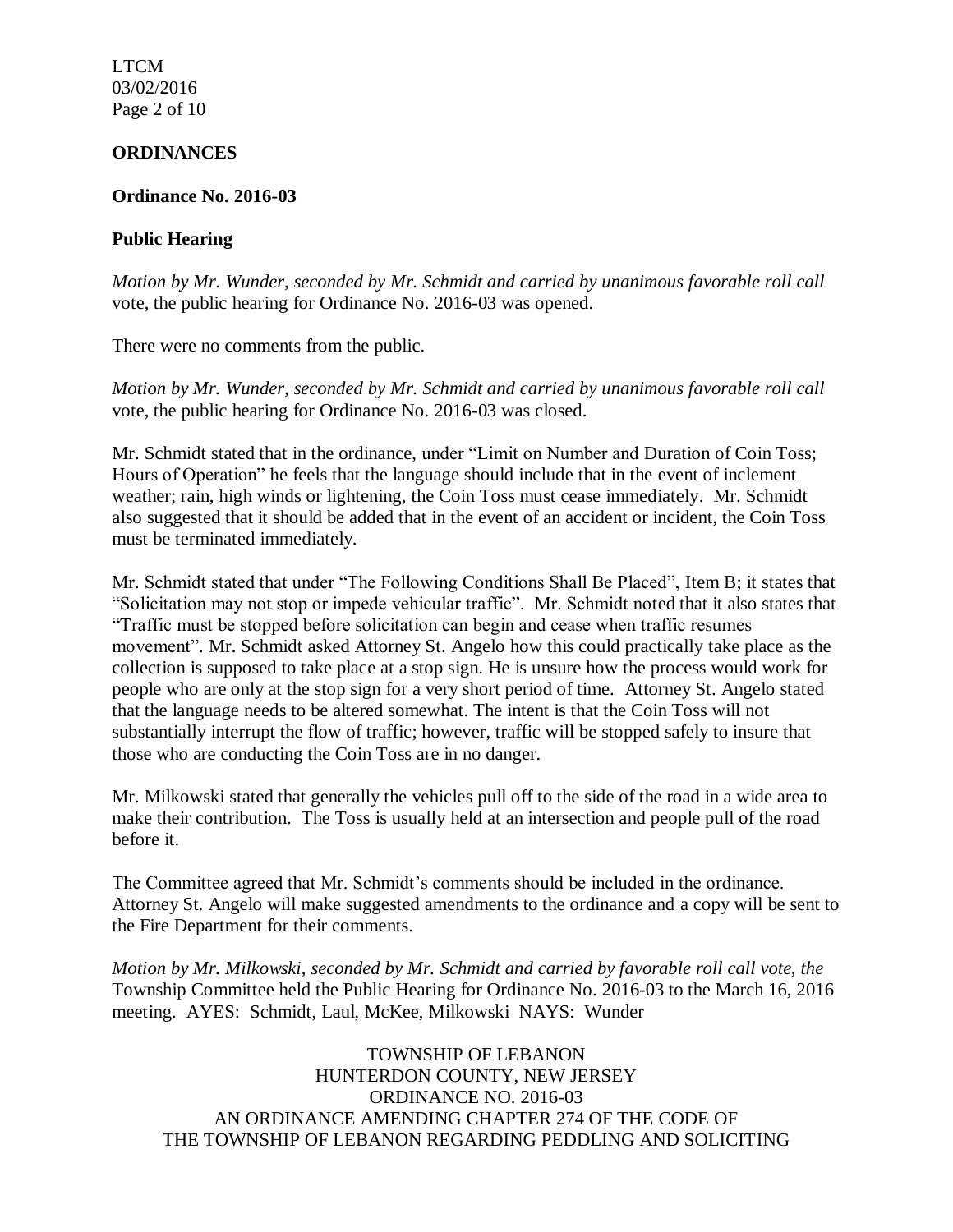LTCM 03/02/2016 Page 3 of 10

### **RESOLUTIONS**

### **Resolution No. 25-2016 – Discharge of Housing Rehabilitation Loan**

*Motion by Mr. Schmidt, seconded by Mr. McKee and carried by unanimous favorable roll call*  vote, the Township Committee approved Resolution No. 25-2016 as written below.

## TOWNSHIP OF LEBANON HUNTERDON COUNTY, NEW JERSEY RESOLUTION NO. 25-2016 RESOLUTION AUTHORIZING THE EXECUTION OF A DISCHARGE OF REPAYMENT MORTGAGE AND A RELEASE OF HOUSING REHABILITATION LOAN AGREEMENT BETWEEN ISABELLA L. HUPPENTHAL AND LEBANON TOWNSHIP

WHEREAS, the Township made a Housing Rehabilitation Loan to Isabella L. Huppenthal in the amount of \$8,750.00, to be used for rehabilitation of the premises in accordance with the requirements of the New Jersey Council on Affordable Housing requirements; and

WHEREAS, said loan was secured by a mortgage placed on the property;

WHEREAS,, the loan has been repaid;

WHEREAS,, it is appropriate that the mortgage be discharged.

Now therefore be it resolved by the mayor and committee of the Township of Lebanon, Hunterdon County New Jersey, that the Mayor and Clerk are authorized to execute documents entitled "Discharge or Repayment Mortgage" and "Release of Housing Rehabilitation Loan Agreement."

## **PROCLAMATIONS**

### **American Red Cross Month – March**

*Motion by Mr. Milkowski, seconded by Mr. Schmidt and carried by unanimous favorable roll*  call vote, the Township Committee approved the American Red Cross Month Proclamation as written below.

## **AMERICAN RED CROSS MONTH 2016**

### **A Proclamation**

In Lebanon Township, we have a long history of helping our neighbors in need. American Red Cross Month is a special time to recognize and thank our Everyday Heroes – those selfless Red Cross volunteers and donors who give of their time and resources to help community members. These heroes help families find shelter after a home fire. They give blood to help trauma victims and cancer patients. They deliver comfort items to military members in the hospital. They use their lifesaving skills to save someone from a heart attack, drowning, or choking. They enable children around the globe to be vaccinated from measles and rubella.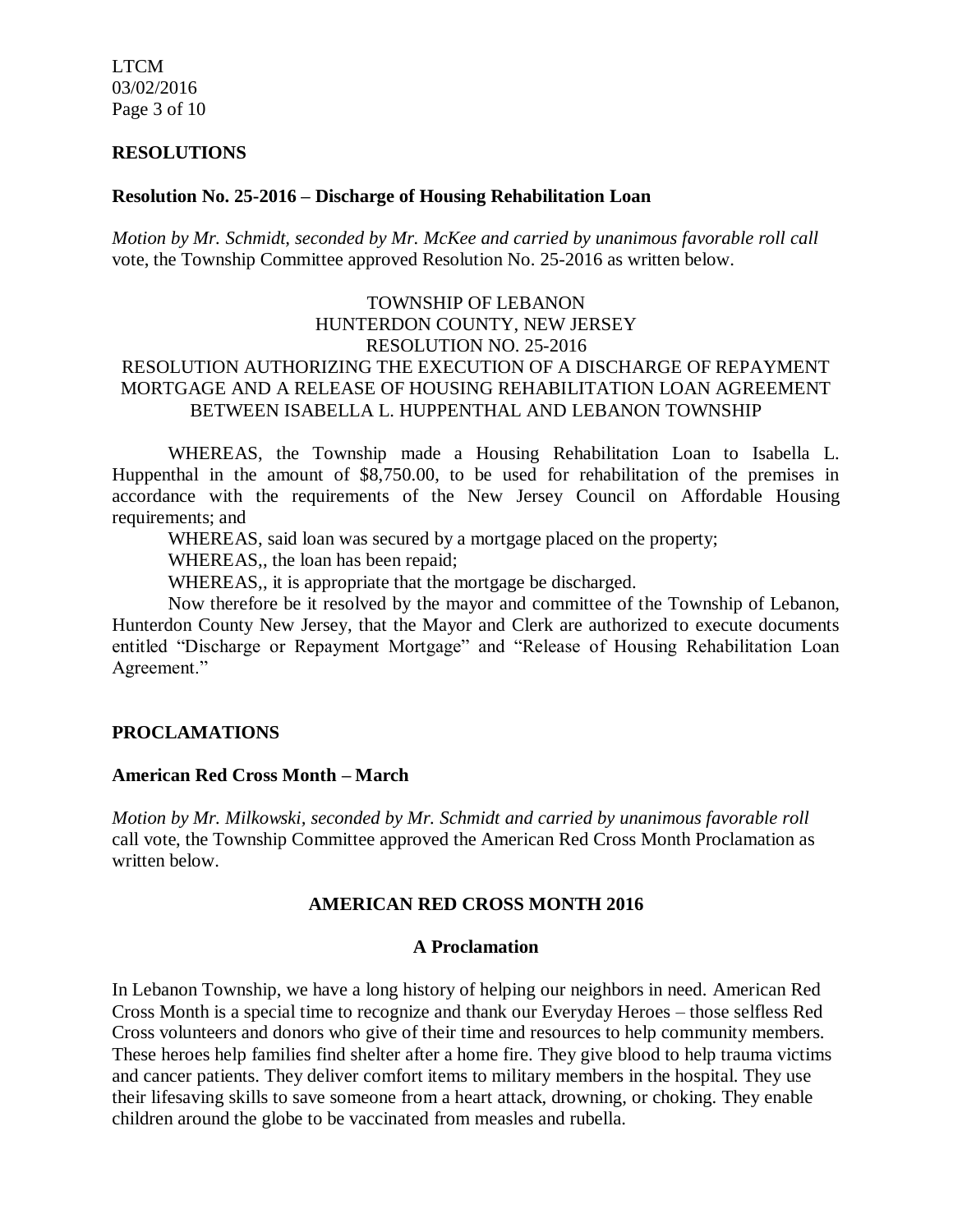LTCM 03/02/2016 Page 4 of 10

The American Red Cross depends on local heroes to deliver help and hope during a disaster. We applaud our heroes here in Lebanon Township who give of themselves to assist their neighbors when they need a helping hand.

Across the country and around the world, the American Red Cross responds to disasters big and small. In fact, every eight minutes the organization responds to a community disaster, providing shelter, food, emotional support and other necessities to those affected. It collects 40 percent of the nation's blood supply; provides 24-hour support to military members, veterans and their families; teaches millions lifesaving skills, such as lifeguarding and CPR; and through its Restoring Family Links program, connects family members separated by crisis, conflict, or migration.

We dedicate the month of March to all those who support the American Red Cross mission to prevent and alleviate human suffering in the face of emergencies. Our community depends on the American Red Cross, which relies on donations of time, money and blood to fulfill its humanitarian mission.

NOW, THEREFORE, BE IT RESOLVED, that the Mayor and Township Committee of the Township of Lebanon, County of Hunterdon does hereby proclaim March 2016 as American Red Cross Month and encourages all Americans to support this organization and its noble humanitarian mission.IN WITNESS WHEREOF, I have hereunto set my hand this 2nd day of March, in the year of our Lord two thousand sixteen, and of the Township of Lebanon, County of Hunterdon, State of New Jersey.

# **National Poison Prevention Week – March 20-26 2016**

*Motion by Mr. Schmidt, seconded by Mr. Milkowski and carried by unanimous favorable roll*  call vote, the Township Committee approved the National Poison Prevention Week Proclamation as written below.

# National Poison Prevention Week Proclamation

WHEREAS, Congress designated the third full week in March to be National Poison Prevention Week (NPPW) in 1961 and since then this week has helped to raise national awareness of the dangers of potentially poisonous medicines, household chemicals, and other substances; and WHEREAS, poison centers across the country will focus the public's attention on identifying poisoning hazards at home as well as learning ways to prevent poisoning emergencies; and WHEREAS, unintentional poisoning is the leading cause of unintentional injury death in New Jersey; and

WHEREAS, approximately half of all reported poison exposures involve children five (5) years old and younger; and

WHEREAS, the majority of poisoning deaths occur in adults aged 20 to 59; and

WHEREAS, every poisoning is preventable! From the youngest to the oldest, all people and even pets are at risk.

WHEREAS, poison experts urge parents and caregivers to keep "single-load liquid laundry packets" out of sight and reach of young children. These products can cause serious harm if ingested; and

WHEREAS, consumers must be aware that e-cigarette devices, hookah pipes and liquid nicotine may contain very high doses of nicotine in enticing colors, aromas, and flavors – increasing the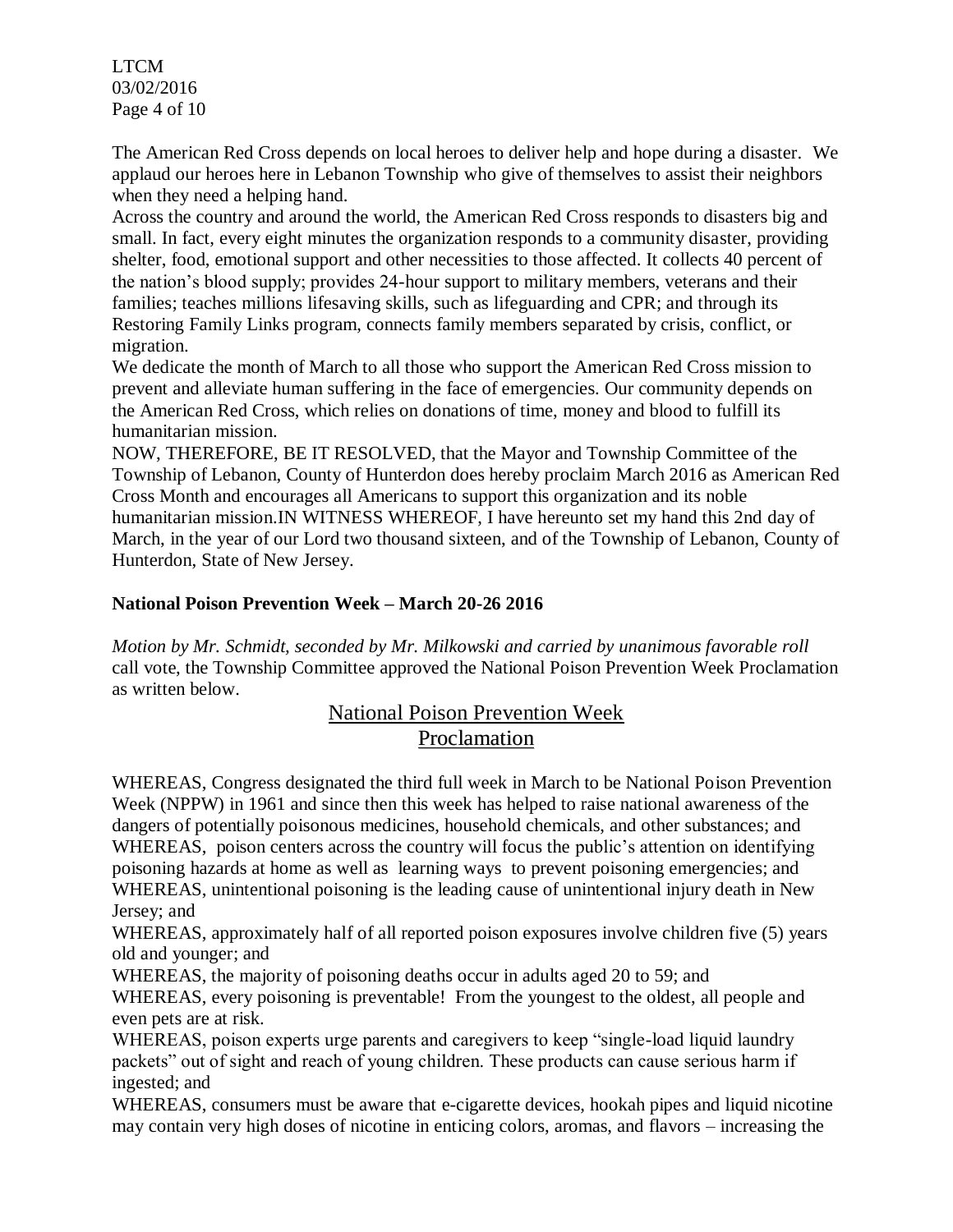LTCM 03/02/2016 Page 5 of 10

likelihood that small children and pets will be drawn to them. These products pose serious risk of poisoning; and

WHEREAS, the New Jersey Poison Information and Education System (NJPIES), a division of the Department of Emergency Medicine of the New Jersey Medical School of Rutgers, The State University of New Jersey, provides free, expert medical advice, drug information, and poison prevention education to NJ residents through the 800-222-1222 Poison Help Hotline; and WHEREAS, all services are free, confidential, multilingual and available 24 hours a day, 7 days a week, 365 days a year even during bouts of Mother Nature; and

WHEREAS, poison centers save time and money by managing most cases at home, not requiring a visit to an emergency room; and

WHEREAS, NJ Poison Experts encourage all residents to program the Poison Help Line 800- 222-1222 into home, office, and cell phones because a rapid response can make a difference in preventing serious injury and saving lives; and

NJPIES is involved with the state's efforts in homeland defense, counter-terrorism, emergency preparedness and response, and bio surveillance, and surveillance for clusters of poisonings and their sources (products, food and beverages, chemicals in the workplace and at home, environmental toxins, drugs and medicine, and animal and insect bites and stings; and EAS, the use of poison center services saves residents both time and money. Most cases are managed in the convenience of the caller's home, requiring no hospital visit;

NOW, THEREFORE, BE IT RESOLVED, that the Mayor and Township Committee of the Township of Lebanon, County of Hunterdon, State of New Jersey do hereby proclaim the week of March 20-26, 2016 as National Poison Prevention Week in New Jersey and encourage all citizens to pledge their commitment to ensuring the safety of themselves, their families, and their community.

# **OLD BUSINESS**

# **LTEOS – Ponding at the Bunnvale Library – Princeton Hydro Proposal**

Mr. Milkowski stated that he made a few calls and feels that the Township is too short on time to move forward with the grant application at this time and should reconsider the application again next year. Mr. Mikolajczyk stated that the 319(h) Grant is an annual program and can be applied for next year. Mr. Schmidt stated that in applying for the grant the Township is not applying with the solution to the problem, they are applying with the problem in mind and the grant is to work to develop the solution. The solution is developed in cooperation with the Township Committee. Mr. Schmidt questioned that if the grant is applied for, would the Township be more aware of a solution to the problem than they are now, based on the way the grant works. Mr. Mikolajczyk stated that when the grant is applied for there will be a general idea on how to address the problem but once the grant is approved and the specific site studies start then certain concepts will be focused on.

Mr. Schmidt asked Mr. Mikolajczyk if he has a general idea on how to address the issue at the Library. Mr. Mikolajczyk stated that their overall idea is to use bioswales which will follow the natural contour of the way the stormwater enters the property at this time. A rain garden is then envisioned for the actual ponding area.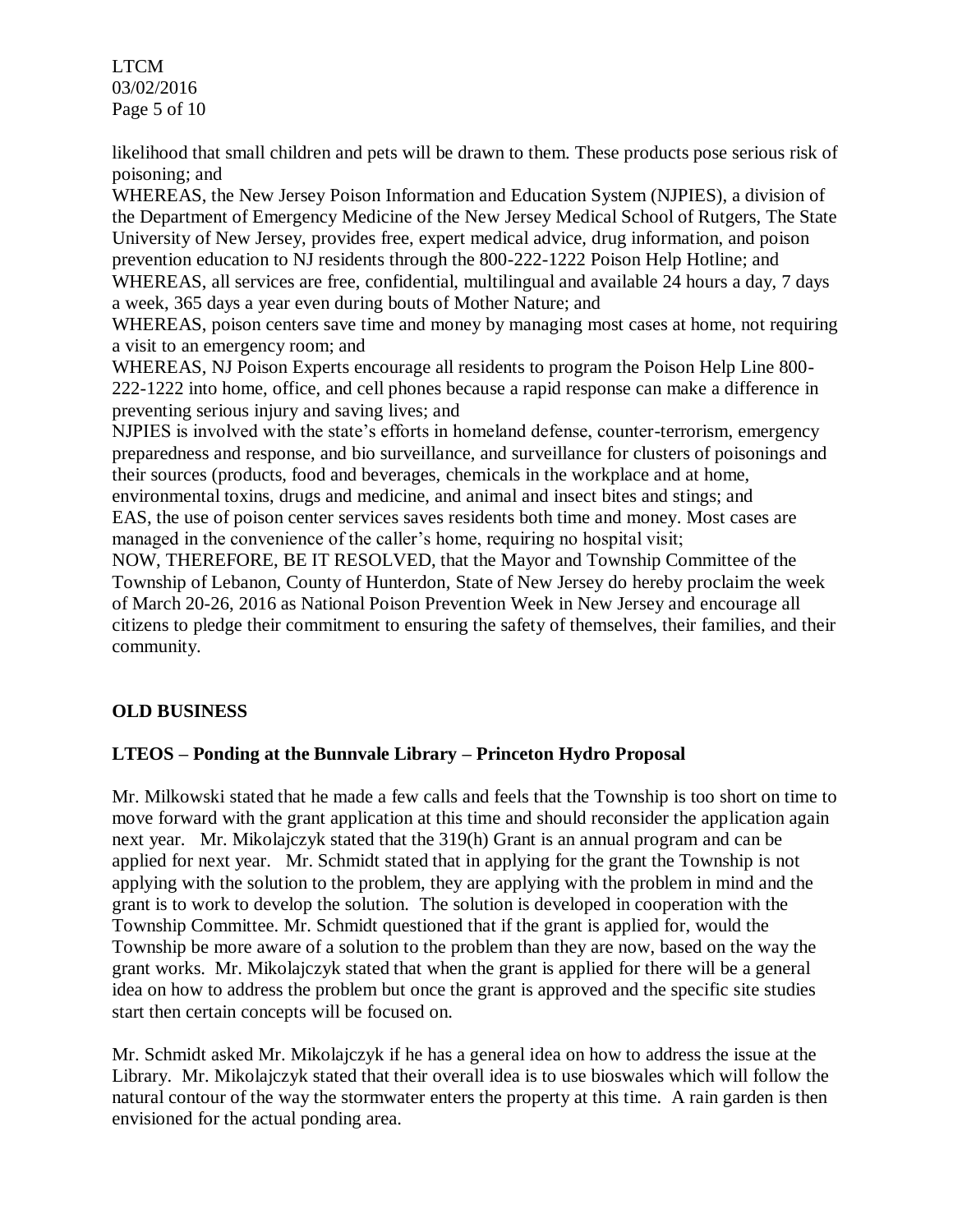LTCM 03/02/2016 Page 6 of 10

Mr. Schmidt stated that he did go to view a rain garden at the Rutgers site and feels that it would add to the attraction of the property. It does not look like a water garden; it looks like an engineered garden.

Mr. Wunder asked if the County would need to be involved and approve the plan. Mr. Mikolajczyk stated that it is his understanding that as long as they do not encroach in the easements on the County Road the County would not need to be involved; however he would check to verify. Mr. Mikolajczyk noted that during the construction process if the disturbance area exceeds 5000 sq. ft. an Erosion and Sediment Control Permit will then need to be applied for through the County.

Mr. McKee asked where the proposed bioswales would be located on the property. Mr. Mikolajczyk stated that they would be located at the north end of the property. They are meant direct the water flow to a specific area as well as to increase the infiltration during the process. Mr. McKee asked if hard pipe may be used underground. Mr. Mikolajczyk stated that during the site specific soil testing, if they find that they are not able to obtain enough filtration for a certain inch rainstorm they may have to put in an overflow structure. The structure could be a pipe that sticks out of the ground and has a mushroom type cap. If the raingarden fills up to much there is then an emission route. Mr. McKee asked where the water would be routed. Mr. Mikolajczyk said that most likely they would attempt to cross the adjacent church property to the headwaters of the Willoughby Brook. This would only be done for certain volume rainstorms and it can be designed not to discharge until the storm is over. Mr. McKee stated that the County installed a swale to direct water off of County Route 513, onto the Library property. Mr. McKee asked if the plan will remove the swale. Mr. Mikolajczyk stated that they cannot remove the swale; however, they will calculate the amount of water that enters the area and then design the plan based on the calculated volume. The water coming off of the County Road will be considered a part of the stormwater runoff moving forward.

Mr. Milkowski asked Mr. Mikolajczyk what will happen if the church does not permit the water to cross their property. Mr. Mikolajczyk stated that he is not sure at this time. Mayor Laul stated that the water at the Library is shown to be traveling to the Raritan Watershed not the Willoughby Brook. Mr. Mikolajczyk stated that hypothetically it is but there is no water traveling under the road at any point. Mr. Mikolajczyk stated that fortunately the Willoughby Brook travels into the Spruce Run which flows into the South Branch of the Raritan River. It ends up in the same place in the end and it is all in the same watershed management area.

Mr. Wunder asked if it is anticipated that the elevation will be changed where the ponding is located. Mr. Mikolajczyk stated that a rain garden is typically excavated out to put in the infiltration layers. Then it would be mounded slightly to receive collection underneath. The method of a rain garden is to take a large amount of water initially and then permeate down.

Mr. Schmidt asked how much of the area would be covered by the rain garden. Mr. Mikolajczyk said that he does not know at this time because it will be determined with the design.

Mr. McKee asked what percentage of the total cost of the project should be in kind services. Mr. Mikolajczyk stated that there is no in kind match required. Mr. McKee stated that he understands that the grant approval weighs heavily on the volunteer in kind service. Mr. Mikolajczyk said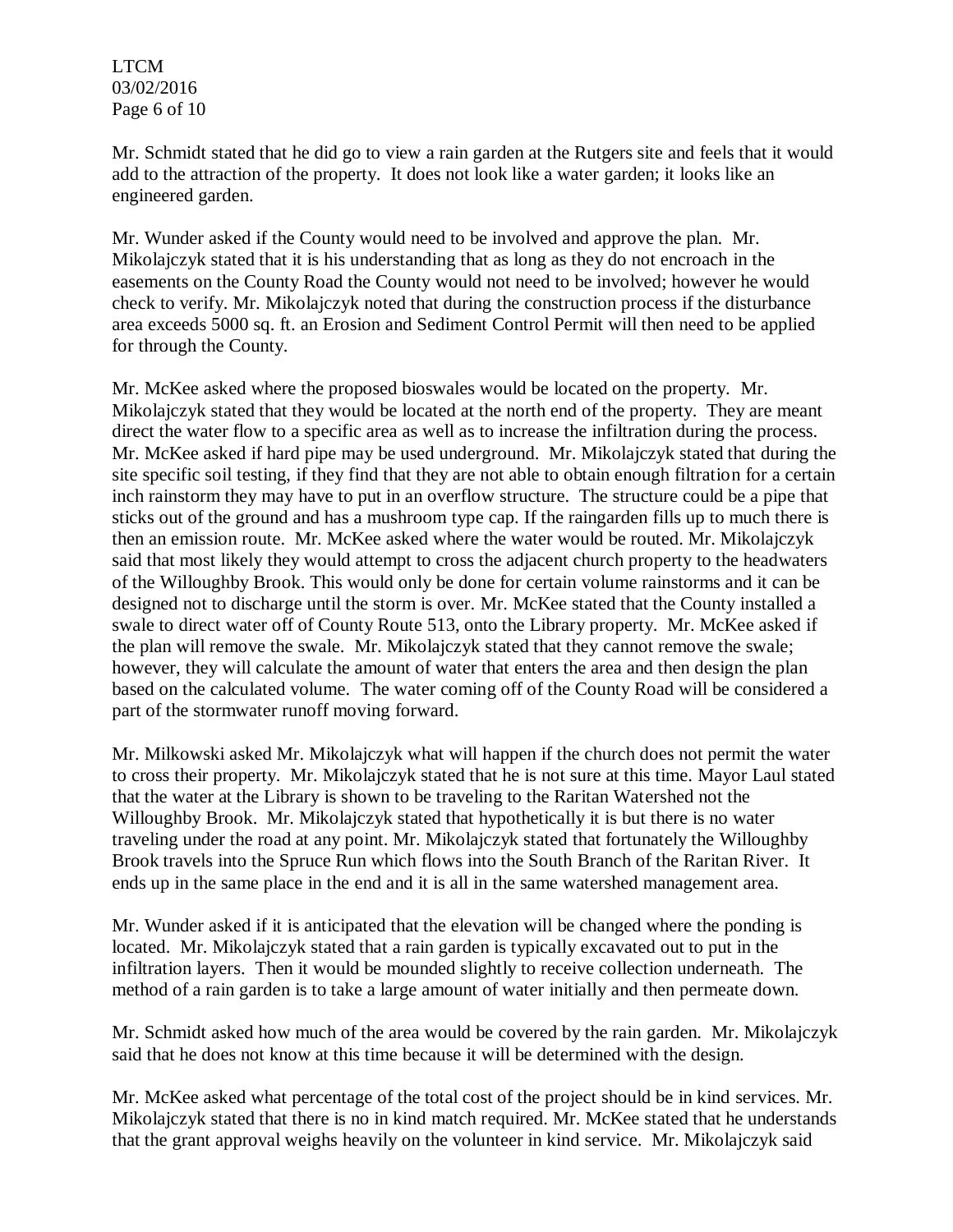LTCM 03/02/2016 Page 7 of 10

that he cannot give a specific number but he has seen grants of \$750,000 with an in kind contribution of \$25,000; possibly 5%.

Mr. McKee noted that with the grant process it could take until next year to get the project moving and if the Committee waits to apply until next year it could be two years before the problem is addressed.

Mr. McKee asked Mr. Mikolajczyk if he spoke to the DPW Manager regarding the DPW's role in the project. Mr. Mikolajczyk stated that he does not believe that the Public Work's Department will have to contribute a lot of time to the project. They will be needed for the initial site survey to conduct test pits and possibly for the construction of the rain garden. Mr. Mikolajczyk stated that he feels that there will be more EOS time in the planting and maintenance of the garden as well as helping out with the public education of the project and the administration portion of it.

Mr. McKee asked if Mr. Mikolajczyk will be putting the anticipated value of the project in the grant application. Mr. Mikolajczyk stated that he would be. Mr. McKee asked Mr. Mikolajczyk what would happen if they ran short on funds. Mr. Mikolajczyk informed Mr. McKee that he will budget conservatively and most times it costs less and you have left over funds. Mr. Mikolajczyk stated that if this were the case, the Township could appeal to DEP to use the money for similar projects in the Township.

Mr. Milkowski asked if the grant could cover the cost for the Township Engineer to review the project. Mr. Mikolajczyk stated that he will write it into the grant.

Mr. Schmidt asked Mr. Mikolajczyk what the ongoing responsibilities are for the Township, relative to the DEP, once the project is done. Mr. Mikolajczyk stated that once the grant is closed out the Township will have to maintain the rain garden. From his understanding there is no obligation for the Township to report to the DEP once the grant is closed.

*Motion by Mr. Schmidt, seconded by Mr. McKee and carried by favorable roll call vote, the*  Township Committee adopted resolution No. 26-2016 as written below. AYES: Schmidt, Laul, McKee NAYS: Wunder, Milkowski

## TOWNSHIP OF LEBANON COUNTY OF HUNTERDON STATE OF NEW JERSEY RESOLUTION NO. 26-2016 PROFESSIONAL SERVICE APPOINTMENTS

WHEREAS, there exists a need for Attorneys, Engineers, and Professional Experts for the Township of Lebanon, and

WHEREAS, the Local Public Contracts Law (N.J.S. A. 40A:11-1 et seq.) required that the resolution authorizing the award of contracts for "Professional Services" without competitive bids must be publicly advertised; and

WHEREAS, the Mayor, Township Clerk and Chief Financial Officer are hereby authorized and directed to execute the agreements; and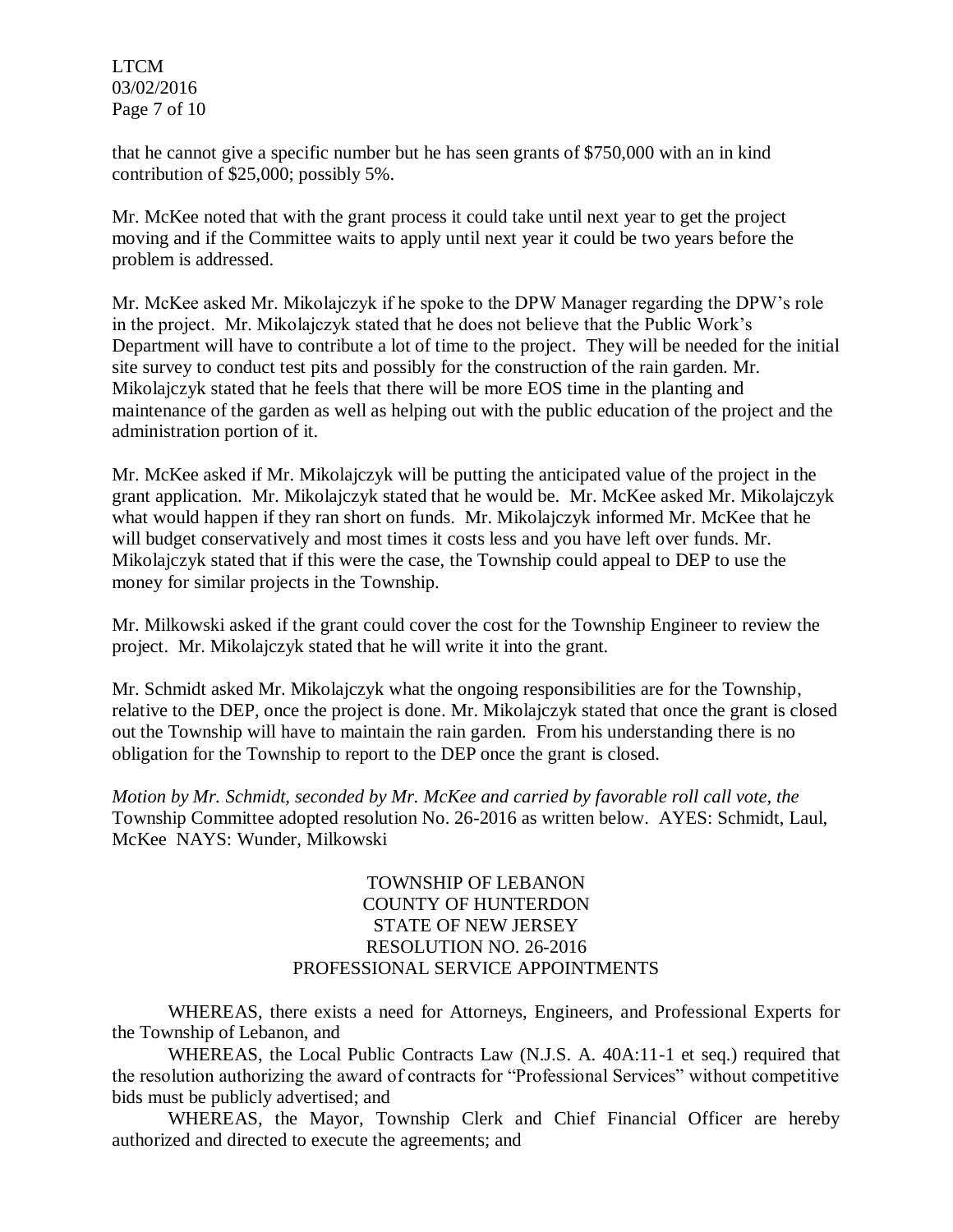LTCM 03/02/2016 Page 8 of 10

NOW THEREFORE, BE IT RESOLVED by the Township Committee of the Township of Lebanon, in the County of Hunterdon, on this 17th day of February, 2016 the following contract is awarded.

Chris L. Mikolajczyk, CLM of Princeton Hydro for Professional Environmental Consulting Services for 2016.

# **LOSAP Letter – Dormant Accounts**

Mayor Laul stated that he received some feedback from Mr. Schmidt on the proposed LOSAP letter that will be sent to all dormant account holders once approved by the Committee. Mayor Laul stated that he will be making the modifications and asked the Committee for their approval to send the letter out.

Mayor Laul stated that Mr. Milkowski informed him that there are a few names on the list that were Fire Department members so he may be able to clear up their accounts without the need to send the letter.

*Motion by Mr. McKee, seconded by Mr. Schmidt and carried by favorable roll call vote, the* Township Committee approved the LOSAP letter drafted by Mayor Laul and authorized it to be mailed to the participants whom have dormant accounts. AYES: Schmidt, Laul, McKee ABSTAIN: Wunder, Milkowski

# **DPW Garage Floor**

Mr. Milkowski asked Mr. Wunder if he heard back from anyone regarding the issues with the DPW building concrete floor. Mr. Wunder stated that he only heard back from the contractor for the seal coating. Mr. Wunder said that he spoke to the mechanic and they discussed what is proposed for the two sections of the mechanics bay floor. The mechanic suggested putting in two round grates as opposed to one long one. Mr. Milkowski said that Engineer Steve Risse provided many different grate options in his letter. Mr. Milkowski stated that he received a price of \$2000 - \$3000 from the Township Engineer for him to prepare the documents/drawings in order to put the project out to bid. Mr. Milkowski stated that a year ago he received a verbal estimate from the engineer for \$48,000 to fix the issues with the floor.

Mr. Wunder will speak to the DPW Manager and the mechanic to request that they be in attendance at the March 16, 2016 meeting. The Committee decided that they would like to wait until the next meeting to authorize the engineer move forward.

## **Generators - Fire Department and Squad Buildings –**

Mayor Laul stated that on Tuesday he met with Warshauer Generator, LLC, who holds the state contract to install generators in connection with the OEM Grant that the Township has obtained. Mayor Laul said that he expects a proposal from Warshauer by next Wednesday so the proposal can be listed on the March 16, 2016 meeting agenda for the Committee's consideration.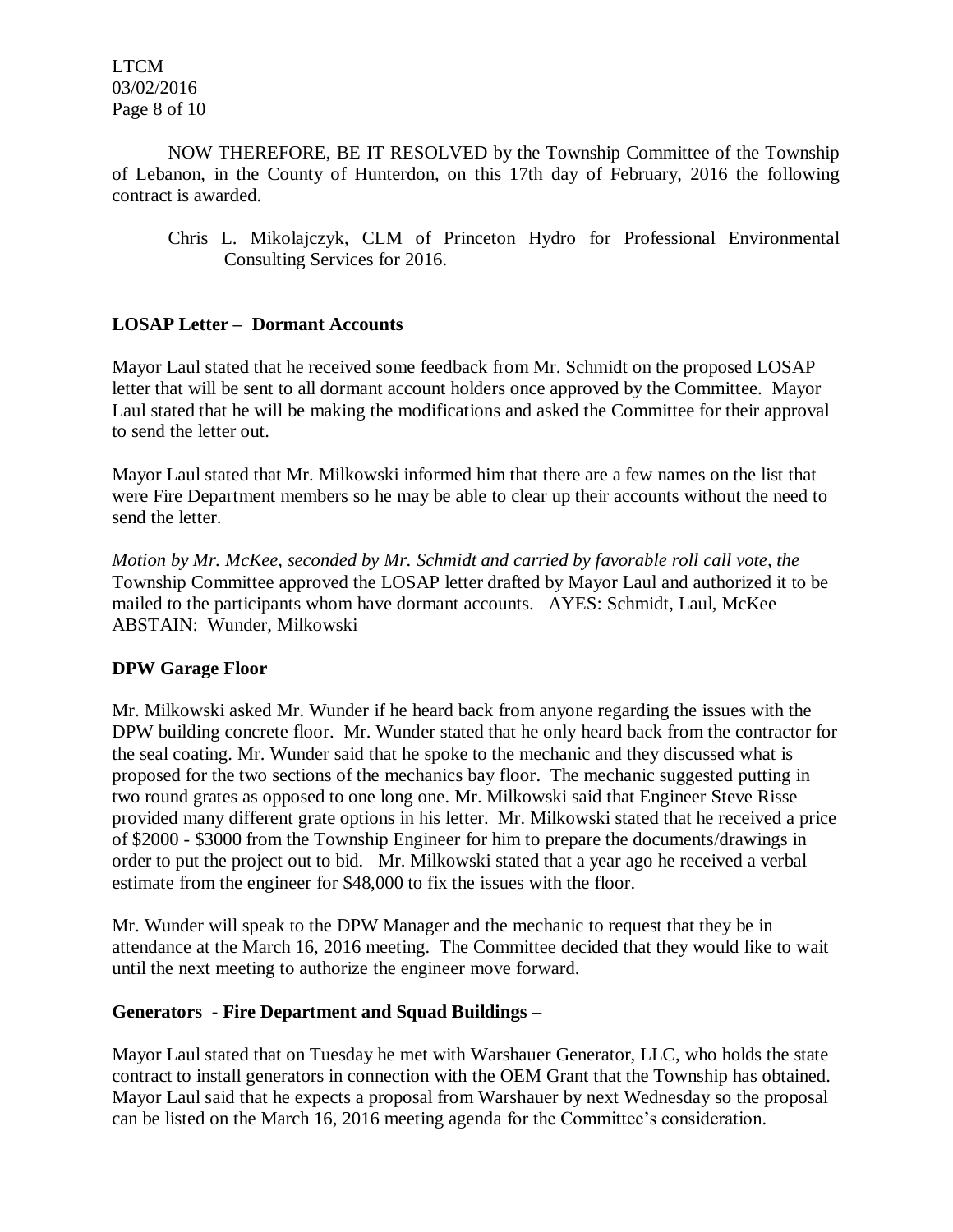LTCM 03/02/2016 Page 9 of 10

## **Library Monitoring Wells**

Mr. Milkowski stated that he spoke to Quest Environmental and the monitoring wells at the Library are still active wells. The wells are being used for the cleanup process for the service station across the street. Mr. Milkowski stated that the Township is supposed to be provided with information from the most recent testing cycle.

## **NEW BUSINESS**

## **Raffle License Application No. 01-16 – Amendment**

*Motion by Mr. Wunder, seconded by Mr. Schmidt and carried by favorable roll call vote, the* Township Committee approved an amendment to Raffle License Application No. 01-16 for the Voorhees High School PTSO Inc. The amendment is to increase the cost of the ticket from \$2.00 to \$5.00 and to change the date of the drawing to May 16, 2016.

# **PRESENTATION OF VOUCHERS**

Committee Members provided a description of vouchers exceeding \$1000.00.

*Motion by Mr. Schmidt, seconded by Mr. Wunder and carried by unanimous favorable roll call*  vote, the Township Committee approved the March 2, 2016 bill list in amount of \$ 60,226.37.

# **CORRESPONDENCE**

- a. Lebanon Township Girl Scout Troop 81-134 Thank You Letter
- b. Lebanon Township Library Committee January 13, 2016 Meeting Minutes

# **PUBLIC COMMENTS**

*Motion by Mr. Wunder, seconded by Mr. Milkowski and carried by unanimous favorable roll* call vote, the Township Committee opened the public comment portion of the meeting at 7:58 p.m.

Mr. Bernie Cryan stated that the majority of the meeting was taken up by the "mud puddle" at the library. Mr. Cryan told the Committee that what they omitted from their discussion was what the actual problem is with it. Mr. Cryan noted that if the concern is only ascetics then he has an issue with the Committee authorizing \$250,000 of NJ Taxpayers money toward it because someone does not like how it looks when they drive by.

Mr. Gary Milkowski asked the Committee members, who voted for applying for the DEP Grant, if they checked to see if the library property is wetlands. Mr. Milkowski stated that if it is not wetlands then the Township Engineer can have the grass swales installed and fill it with top soil.